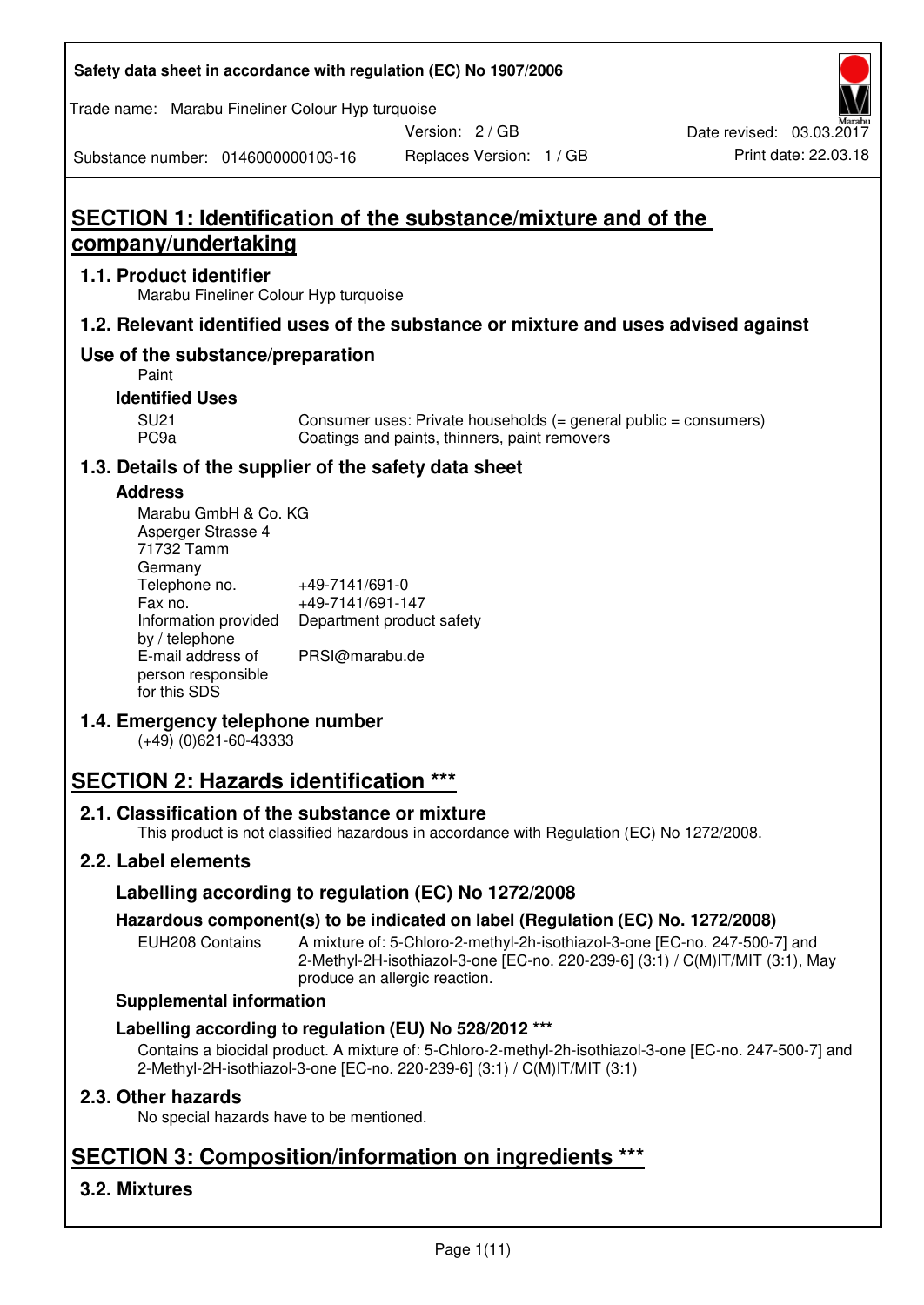| Safety data sheet in accordance with regulation (EC) No 1907/2006                                                                                                 |                                                                                                                       |                              |                                                      |                                                                   |      |                                                  |
|-------------------------------------------------------------------------------------------------------------------------------------------------------------------|-----------------------------------------------------------------------------------------------------------------------|------------------------------|------------------------------------------------------|-------------------------------------------------------------------|------|--------------------------------------------------|
| Trade name: Marabu Fineliner Colour Hyp turquoise                                                                                                                 |                                                                                                                       |                              |                                                      |                                                                   |      |                                                  |
| Substance number: 0146000000103-16                                                                                                                                |                                                                                                                       | Version: 2 / GB              |                                                      | Replaces Version: 1 / GB                                          |      | Date revised: 03.03.2017<br>Print date: 22.03.18 |
| <b>Chemical characterization</b>                                                                                                                                  |                                                                                                                       |                              |                                                      |                                                                   |      |                                                  |
| Paint based on water                                                                                                                                              |                                                                                                                       |                              |                                                      |                                                                   |      |                                                  |
| <b>Hazardous ingredients</b>                                                                                                                                      |                                                                                                                       |                              |                                                      |                                                                   |      |                                                  |
| <b>Ethanediol</b><br>CAS No.<br>EINECS no.<br>Registration no.<br>Concentration                                                                                   | $107 - 21 - 1$<br>203-473-3<br>01-2119456816-28<br>$>=$                                                               | $\mathbf{1}$                 | $\lt$                                                | 10                                                                | $\%$ |                                                  |
|                                                                                                                                                                   |                                                                                                                       |                              |                                                      |                                                                   |      |                                                  |
| Classification (Regulation (EC) No. 1272/2008)                                                                                                                    | Acute Tox, 4<br>STOT RE <sub>2</sub>                                                                                  |                              | H302<br>H373                                         |                                                                   |      |                                                  |
| <b>Bronopol (INN)</b>                                                                                                                                             |                                                                                                                       |                              |                                                      |                                                                   |      |                                                  |
| CAS No.                                                                                                                                                           | $52 - 51 - 7$                                                                                                         |                              |                                                      |                                                                   |      |                                                  |
| EINECS no.                                                                                                                                                        | 200-143-0                                                                                                             |                              |                                                      |                                                                   |      |                                                  |
| Concentration                                                                                                                                                     | $>=$                                                                                                                  | 0,01                         | $\,<\,$                                              | 0,1                                                               | $\%$ |                                                  |
| Classification (Regulation (EC) No. 1272/2008)                                                                                                                    | Eye Dam. 1<br>Skin Irrit. 2<br>STOT SE3<br>Acute Tox. 4<br>Acute Tox. 4<br>Aquatic Acute 1<br>Aquatic Chronic 1       |                              | H318<br>H315<br>H335<br>H302<br>H312<br>H400<br>H410 |                                                                   |      |                                                  |
| Concentration limits (Regulation (EC) No. 1272/2008)                                                                                                              | Aquatic Acute 1<br><b>Aquatic Chronic</b>                                                                             | H400<br>H410                 | $M = 1$                                              | $M = 10$                                                          |      |                                                  |
| A mixture of: 5-Chloro-2-methyl-2h-isothiazol-3-one [EC-no. 247-500-7] and<br>2-Methyl-2H-isothiazol-3-one [EC-no. 220-239-6] (3:1) / C(M)IT/MIT (3:1)<br>CAS No. | 55965-84-9                                                                                                            |                              |                                                      |                                                                   |      |                                                  |
| Concentration                                                                                                                                                     |                                                                                                                       |                              | $\,<\,$                                              | 0,0015                                                            | $\%$ |                                                  |
| Classification (Regulation (EC) No. 1272/2008)                                                                                                                    | Acute Tox, 3<br>Aquatic Chronic 1<br>Aquatic Acute 1<br>Skin Sens. 1<br>Skin Corr. 1B<br>Acute Tox. 3<br>Acute Tox. 3 |                              | H331<br>H410<br>H400<br>H317<br>H314<br>H311<br>H301 |                                                                   |      |                                                  |
| Concentration limits (Regulation (EC) No. 1272/2008)                                                                                                              |                                                                                                                       |                              |                                                      |                                                                   |      |                                                  |
|                                                                                                                                                                   | Skin Corr. 1B<br>Eye Irrit. 2<br>Skin Irrit. 2<br>Skin Sens. 1                                                        | H314<br>H319<br>H315<br>H317 | $>= 0,6$                                             | $\epsilon = 0.06 < 0.6$<br>$\epsilon = 0.06 < 0.6$<br>$>= 0,0015$ |      |                                                  |
| <b>Further ingredients ***</b>                                                                                                                                    |                                                                                                                       |                              |                                                      |                                                                   |      |                                                  |
| Glycerol<br>CAS No.                                                                                                                                               | $56 - 81 - 5$                                                                                                         |                              |                                                      |                                                                   |      |                                                  |
| EINECS no.<br>Concentration                                                                                                                                       | 200-289-5<br>$>=$                                                                                                     | 10                           | $\,<\,$                                              | 25                                                                | $\%$ | $[3]$                                            |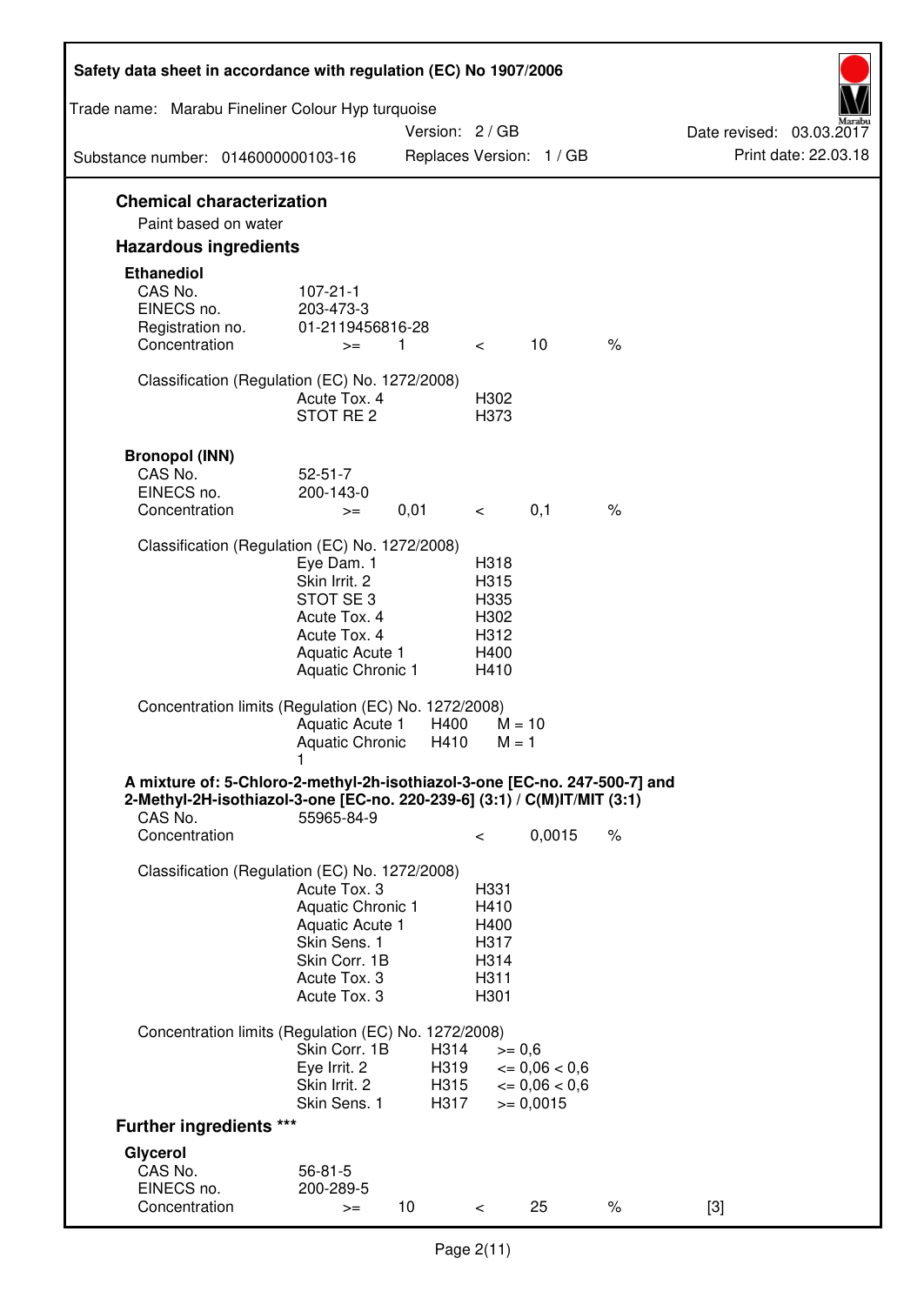| Safety data sheet in accordance with regulation (EC) No 1907/2006         |                                                                                                            |                          |
|---------------------------------------------------------------------------|------------------------------------------------------------------------------------------------------------|--------------------------|
| Trade name: Marabu Fineliner Colour Hyp turquoise                         | Version: 2/GB                                                                                              | Date revised: 03.03.2017 |
| Substance number: 0146000000103-16                                        | Replaces Version: 1 / GB                                                                                   | Print date: 22.03.18     |
|                                                                           |                                                                                                            |                          |
| $\star$                                                                   |                                                                                                            |                          |
|                                                                           |                                                                                                            |                          |
| [3] Substance with occupational exposure limits                           |                                                                                                            |                          |
| <b>SECTION 4: First aid measures</b>                                      |                                                                                                            |                          |
| 4.1. Description of first aid measures                                    |                                                                                                            |                          |
| After skin contact                                                        |                                                                                                            |                          |
| After eye contact                                                         | Wash with plenty of water and soap. Do NOT use solvents or thinners.                                       |                          |
|                                                                           | Separate eyelids, wash the eyes thoroughly with water (15 min.). In case of irritation consult an oculist. |                          |
| <b>After ingestion</b>                                                    | Rinse mouth thoroughly with water. If larger amounts are swallowed or in the event of symptoms take        |                          |
| medical treatment.                                                        |                                                                                                            |                          |
| Until now no symptoms known so far.                                       | 4.2. Most important symptoms and effects, both acute and delayed                                           |                          |
|                                                                           | 4.3. Indication of any immediate medical attention and special treatment needed                            |                          |
| Hints for the physician / treatment<br>Treat symptomatically              |                                                                                                            |                          |
|                                                                           |                                                                                                            |                          |
| <b>SECTION 5: Firefighting measures</b>                                   |                                                                                                            |                          |
| 5.1. Extinguishing media<br>Suitable extinguishing media                  |                                                                                                            |                          |
| Carbon dioxide, Foam, Sand, Water                                         |                                                                                                            |                          |
| 5.2. Special hazards arising from the substance or mixture<br>black smoke | In the event of fire the following can be released: Carbon monoxide (CO); Carbon dioxide (CO2); dense      |                          |
| 5.3. Advice for firefighters                                              |                                                                                                            |                          |
| <b>Other information</b>                                                  |                                                                                                            |                          |
|                                                                           | Collect contaminated fire-fighting water separately, must not be discharged into the drains.               |                          |
| <b>SECTION 6: Accidental release measures</b>                             |                                                                                                            |                          |
| No particular measures required.                                          | 6.1. Personal precautions, protective equipment and emergency procedures                                   |                          |
| 6.2. Environmental precautions<br>No particular measures required.        |                                                                                                            |                          |
| 6.3. Methods and material for containment and cleaning up                 |                                                                                                            |                          |

Clean preferably with a detergent - avoid use of solvents.

# **6.4. Reference to other sections**

Information regarding Safe handling, see Section 7. Information regarding personal protective measures, see Section 8. Information regarding waste disposal, see Section 13.

# **SECTION 7: Handling and storage**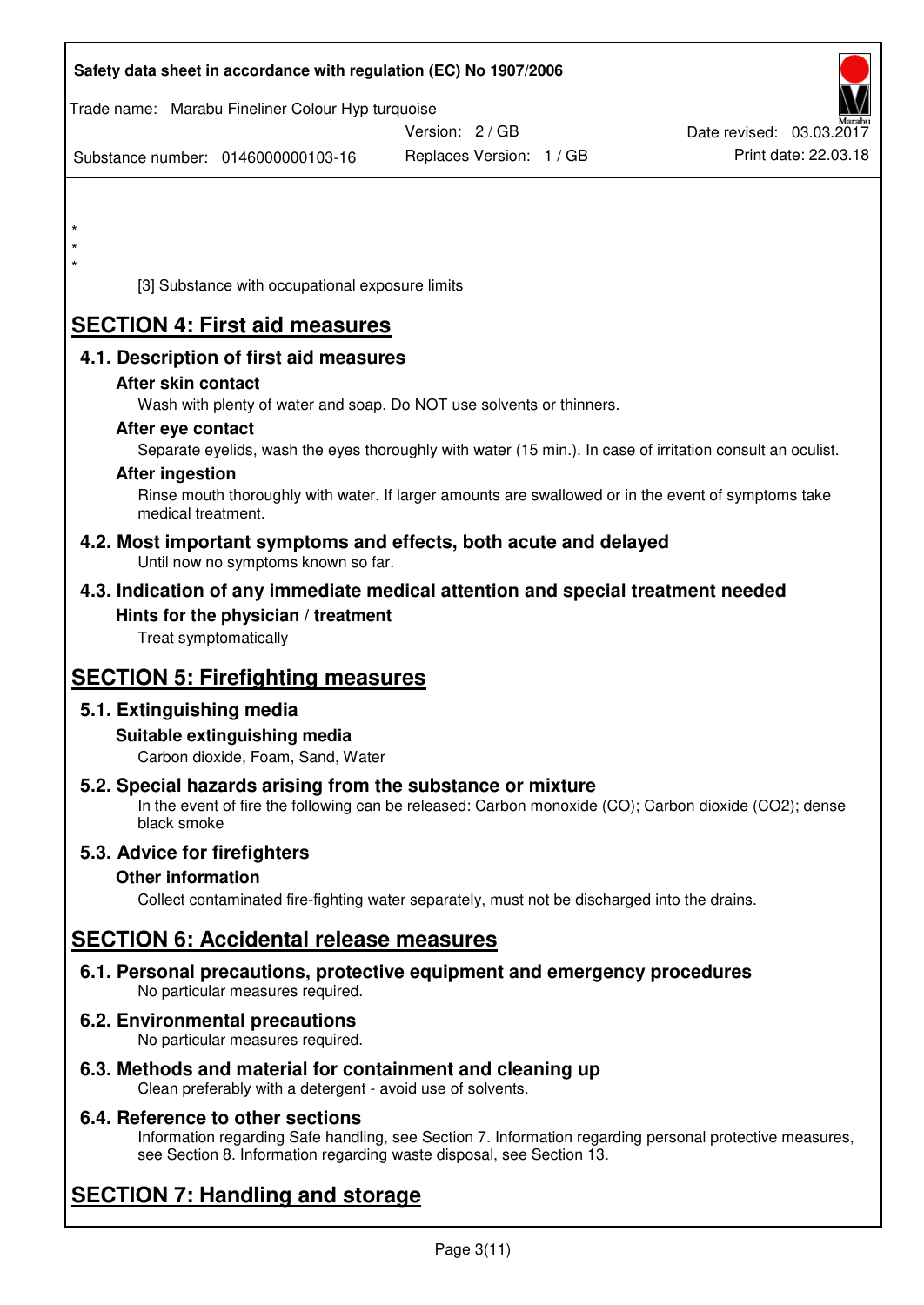| Safety data sheet in accordance with regulation (EC) No 1907/2006                                                                                                             |                                                                                                                                                                                                            |                                                  |
|-------------------------------------------------------------------------------------------------------------------------------------------------------------------------------|------------------------------------------------------------------------------------------------------------------------------------------------------------------------------------------------------------|--------------------------------------------------|
| Trade name: Marabu Fineliner Colour Hyp turquoise                                                                                                                             |                                                                                                                                                                                                            |                                                  |
|                                                                                                                                                                               | Version: 2 / GB                                                                                                                                                                                            | Date revised: 03.03.2017<br>Print date: 22.03.18 |
| Substance number: 0146000000103-16                                                                                                                                            | Replaces Version: 1 / GB                                                                                                                                                                                   |                                                  |
| 7.1. Precautions for safe handling<br><b>Advice on safe handling</b><br>Advice on protection against fire and explosion<br>No special measures required.<br>Temperature class | Avoid skin and eye contact. Smoking, eating and drinking shall be prohibited in application area.<br>Classification of fires / temperature class / Ignition group / Dust explosion class<br>T <sub>2</sub> |                                                  |
|                                                                                                                                                                               | 7.2. Conditions for safe storage, including any incompatibilities                                                                                                                                          |                                                  |
| Requirements for storage rooms and vessels                                                                                                                                    |                                                                                                                                                                                                            |                                                  |
| Store in frostfree conditions.                                                                                                                                                |                                                                                                                                                                                                            |                                                  |
| Storage class according to TRGS 510<br>Storage class according to                                                                                                             | 12<br>Non-combustible liquids                                                                                                                                                                              |                                                  |
| <b>TRGS 510</b>                                                                                                                                                               |                                                                                                                                                                                                            |                                                  |
| 7.3. Specific end use(s)<br>Paint                                                                                                                                             |                                                                                                                                                                                                            |                                                  |
|                                                                                                                                                                               |                                                                                                                                                                                                            |                                                  |
|                                                                                                                                                                               | <b>SECTION 8: Exposure controls/personal protection</b>                                                                                                                                                    |                                                  |
| 8.1. Control parameters                                                                                                                                                       |                                                                                                                                                                                                            |                                                  |
| <b>Exposure limit values</b>                                                                                                                                                  |                                                                                                                                                                                                            |                                                  |
| <b>Ethanediol</b><br>List                                                                                                                                                     | <b>EH40</b>                                                                                                                                                                                                |                                                  |
| <b>Type</b>                                                                                                                                                                   | <b>WEL</b>                                                                                                                                                                                                 |                                                  |
| Value<br>Skin resorption / sensibilisation: Sk;                                                                                                                               | 10<br>mg/m <sup>3</sup><br><b>Status: 2011</b>                                                                                                                                                             |                                                  |
| Glycerol                                                                                                                                                                      |                                                                                                                                                                                                            |                                                  |
| List<br>Type                                                                                                                                                                  | EH40<br><b>WEL</b>                                                                                                                                                                                         |                                                  |
| Value                                                                                                                                                                         | 10<br>mg/m <sup>3</sup>                                                                                                                                                                                    |                                                  |
| <b>Status: 2011</b><br><b>Other information</b>                                                                                                                               |                                                                                                                                                                                                            |                                                  |
| There are not known any further control parameters.                                                                                                                           |                                                                                                                                                                                                            |                                                  |
| <b>Derived No/Minimal Effect Levels (DNEL/DMEL)</b>                                                                                                                           |                                                                                                                                                                                                            |                                                  |
| <b>Ethanediol</b>                                                                                                                                                             |                                                                                                                                                                                                            |                                                  |
| Type of value                                                                                                                                                                 | Derived No Effect Level (DNEL)                                                                                                                                                                             |                                                  |
| Reference group<br>Duration of exposure                                                                                                                                       | Worker<br>Long term                                                                                                                                                                                        |                                                  |
| Route of exposure                                                                                                                                                             | inhalative                                                                                                                                                                                                 |                                                  |
| Mode of action<br>Concentration                                                                                                                                               | Local effects<br>35                                                                                                                                                                                        | mg/m <sup>3</sup>                                |
|                                                                                                                                                                               |                                                                                                                                                                                                            |                                                  |
| Type of value<br>Reference group                                                                                                                                              | Derived No Effect Level (DNEL)<br>Worker                                                                                                                                                                   |                                                  |
| Duration of exposure                                                                                                                                                          | Long term                                                                                                                                                                                                  |                                                  |
| Route of exposure<br>Mode of action                                                                                                                                           | dermal                                                                                                                                                                                                     |                                                  |
| Concentration                                                                                                                                                                 | Systemic effects<br>106                                                                                                                                                                                    | mg/kg                                            |
| Type of value<br>Reference group                                                                                                                                              | Derived No Effect Level (DNEL)<br>Consumer                                                                                                                                                                 |                                                  |
|                                                                                                                                                                               |                                                                                                                                                                                                            |                                                  |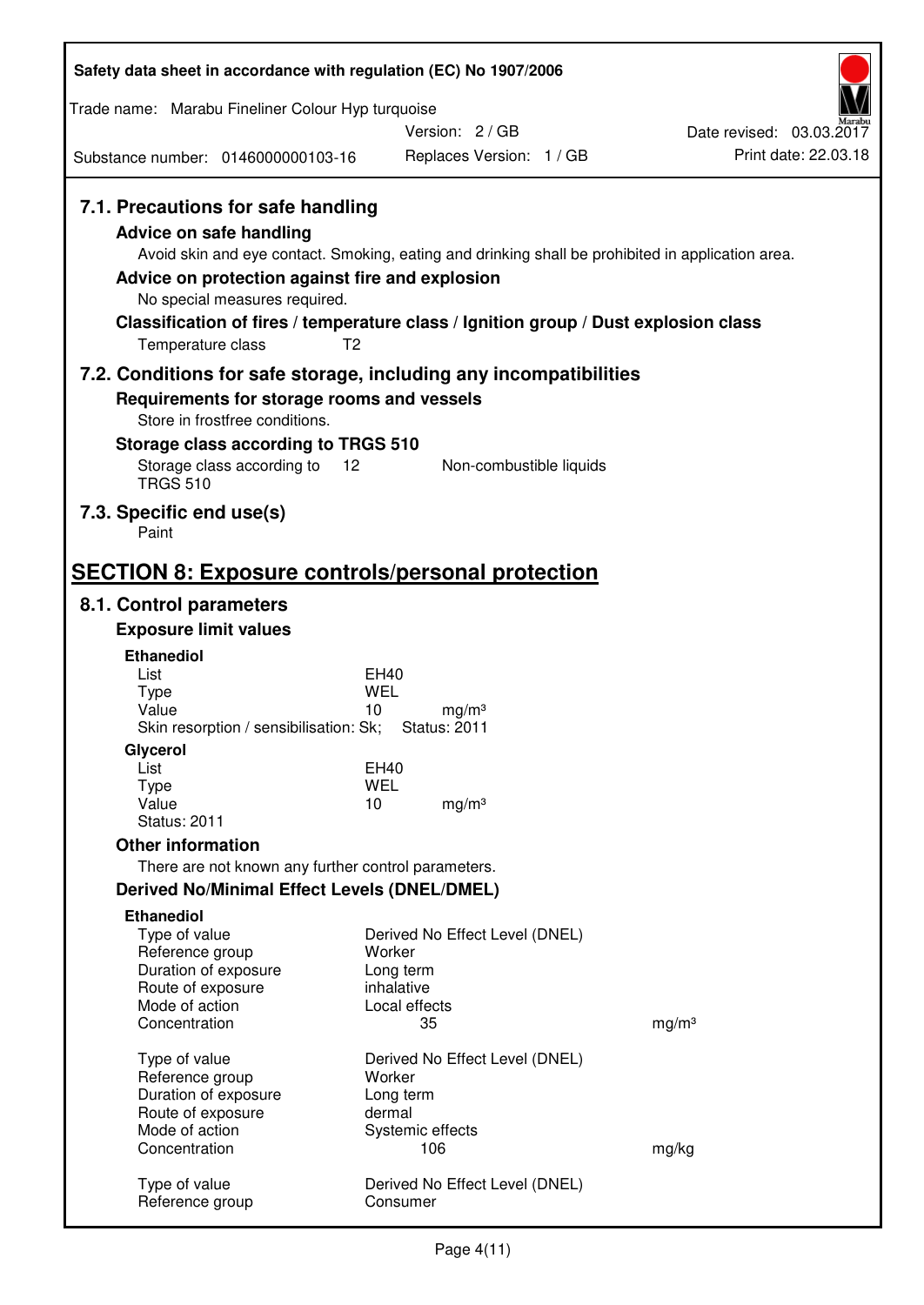| Safety data sheet in accordance with regulation (EC) No 1907/2006    |                                                                                                       |                          |  |  |  |
|----------------------------------------------------------------------|-------------------------------------------------------------------------------------------------------|--------------------------|--|--|--|
| Trade name: Marabu Fineliner Colour Hyp turquoise                    | Version: 2 / GB                                                                                       | Date revised: 03.03.2017 |  |  |  |
| Substance number: 0146000000103-16                                   | Replaces Version: 1 / GB                                                                              | Print date: 22.03.18     |  |  |  |
| Duration of exposure                                                 | Long term                                                                                             |                          |  |  |  |
| Route of exposure<br>Mode of action                                  | inhalative<br>Local effects                                                                           |                          |  |  |  |
| Concentration                                                        | 7                                                                                                     | mg/m <sup>3</sup>        |  |  |  |
|                                                                      |                                                                                                       |                          |  |  |  |
| Type of value<br>Reference group                                     | Derived No Effect Level (DNEL)<br>Consumer                                                            |                          |  |  |  |
| Duration of exposure                                                 | Long term                                                                                             |                          |  |  |  |
| Route of exposure                                                    | dermal                                                                                                |                          |  |  |  |
| Mode of action                                                       | Systemic effects                                                                                      |                          |  |  |  |
| Concentration                                                        | 53                                                                                                    | mg/kg                    |  |  |  |
|                                                                      |                                                                                                       |                          |  |  |  |
| <b>Predicted No Effect Concentration (PNEC)</b><br><b>Ethanediol</b> |                                                                                                       |                          |  |  |  |
| Type of value                                                        | <b>PNEC</b>                                                                                           |                          |  |  |  |
| <b>Type</b>                                                          | Freshwater                                                                                            |                          |  |  |  |
| Concentration                                                        | 10                                                                                                    | mg/l                     |  |  |  |
|                                                                      |                                                                                                       |                          |  |  |  |
| Type of value                                                        | <b>PNEC</b>                                                                                           |                          |  |  |  |
| <b>Type</b><br>Concentration                                         | Saltwater<br>1                                                                                        | mg/l                     |  |  |  |
|                                                                      |                                                                                                       |                          |  |  |  |
| Type of value                                                        | <b>PNEC</b>                                                                                           |                          |  |  |  |
| <b>Type</b>                                                          | Water (intermittent release)                                                                          |                          |  |  |  |
| Concentration                                                        | 10                                                                                                    | mg/l                     |  |  |  |
| Type of value                                                        | <b>PNEC</b>                                                                                           |                          |  |  |  |
| <b>Type</b>                                                          | Sewage treatment plant (STP)                                                                          |                          |  |  |  |
| Concentration                                                        | 199,5                                                                                                 | mg/l                     |  |  |  |
| Type of value                                                        | <b>PNEC</b>                                                                                           |                          |  |  |  |
| Type                                                                 | Freshwater sediment                                                                                   |                          |  |  |  |
| Concentration                                                        | 37                                                                                                    | mg/kg                    |  |  |  |
| Type of value                                                        | <b>PNEC</b>                                                                                           |                          |  |  |  |
| <b>Type</b>                                                          | Marine sediment                                                                                       |                          |  |  |  |
| Concentration                                                        | 3,7                                                                                                   | mg/kg                    |  |  |  |
|                                                                      | <b>PNEC</b>                                                                                           |                          |  |  |  |
| Type of value<br><b>Type</b>                                         | Soil                                                                                                  |                          |  |  |  |
| Concentration                                                        | 1,53                                                                                                  | mg/kg                    |  |  |  |
|                                                                      |                                                                                                       |                          |  |  |  |
| 8.2. Exposure controls                                               |                                                                                                       |                          |  |  |  |
| <b>Exposure controls</b>                                             |                                                                                                       |                          |  |  |  |
| Provide adequate ventilation.                                        |                                                                                                       |                          |  |  |  |
| <b>Respiratory protection</b><br>Not necessary.                      |                                                                                                       |                          |  |  |  |
| <b>Hand protection</b>                                               |                                                                                                       |                          |  |  |  |
| Not necessary.                                                       |                                                                                                       |                          |  |  |  |
| In case of intensive contact wear protective gloves.                 |                                                                                                       |                          |  |  |  |
|                                                                      | There is no one glove material or combination of materials that will give unlimited resistance to any |                          |  |  |  |
| individual or combination of chemicals.                              | For prolonged or repeated handling nitrile rubber gloves with textile undergloves are required.       |                          |  |  |  |
| Material thickness<br>$\, > \,$                                      | 0,5<br>mm                                                                                             |                          |  |  |  |
| Breakthrough time<br><                                               | 30<br>min                                                                                             |                          |  |  |  |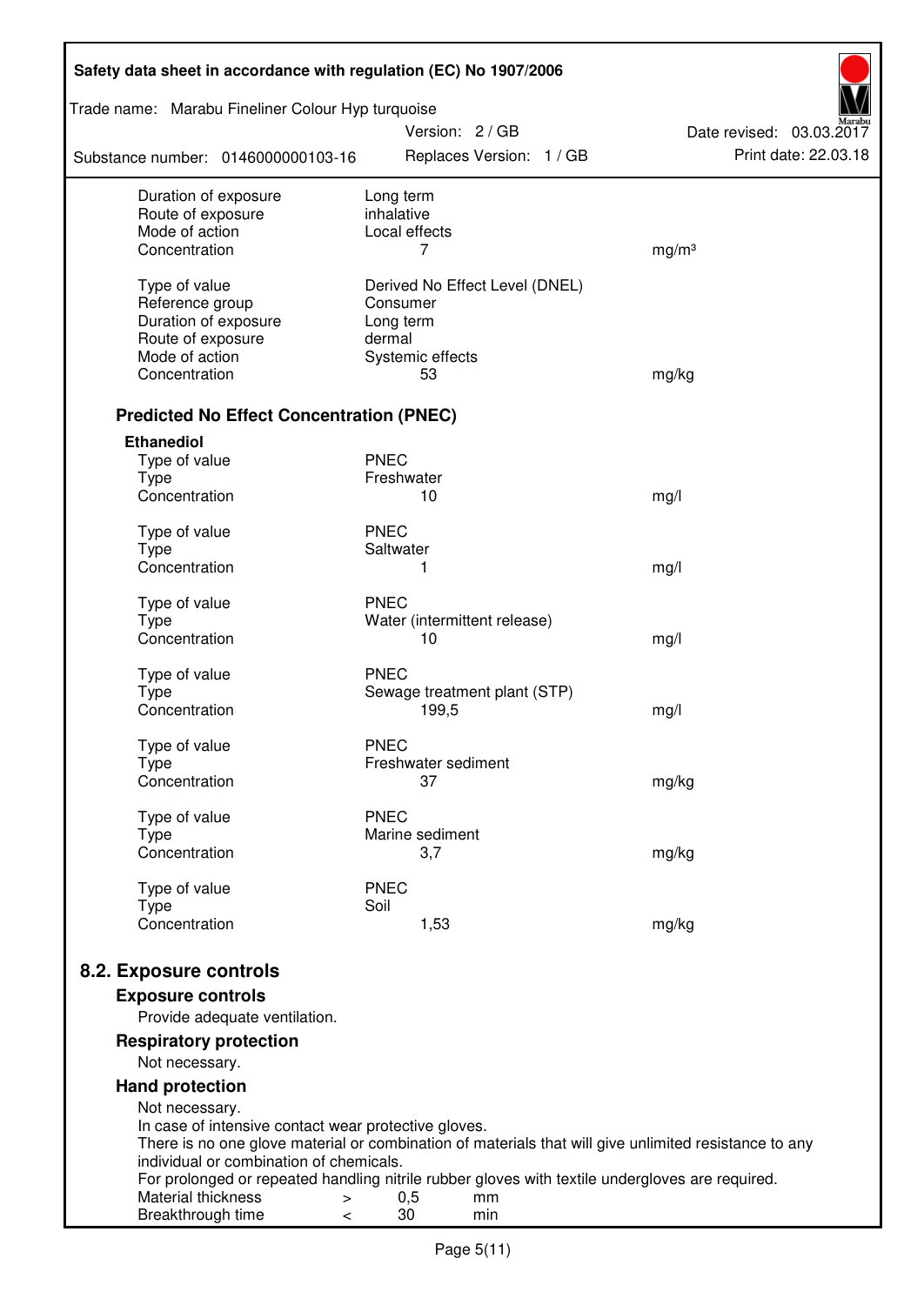|                                                                                               | Safety data sheet in accordance with regulation (EC) No 1907/2006                                                                           |                                 |                          |                                                                                                                                                                                                                                                                                                                                                                                                                                                                                                                     |
|-----------------------------------------------------------------------------------------------|---------------------------------------------------------------------------------------------------------------------------------------------|---------------------------------|--------------------------|---------------------------------------------------------------------------------------------------------------------------------------------------------------------------------------------------------------------------------------------------------------------------------------------------------------------------------------------------------------------------------------------------------------------------------------------------------------------------------------------------------------------|
|                                                                                               | Trade name: Marabu Fineliner Colour Hyp turquoise                                                                                           |                                 |                          |                                                                                                                                                                                                                                                                                                                                                                                                                                                                                                                     |
|                                                                                               |                                                                                                                                             | Version: 2 / GB                 |                          | Date revised: 03.03.2017                                                                                                                                                                                                                                                                                                                                                                                                                                                                                            |
|                                                                                               | Substance number: 0146000000103-16                                                                                                          |                                 | Replaces Version: 1 / GB | Print date: 22.03.18                                                                                                                                                                                                                                                                                                                                                                                                                                                                                                |
| maintenance.<br>Eye protection<br>Not necessary.<br><b>Body protection</b><br>Not applicable. | The breakthrough time must be greater than the end use time of the product.<br>replacement must be followed.<br>once exposure has occurred. |                                 |                          | The instructions and information provided by the glove manufacturer on use, storage, maintenance and<br>Gloves should be replaced regularly and if there is any sign of damage to the glove material.<br>Always ensure that gloves are free from defects and that they are stored and used correctly.<br>The performance or effectiveness of the glove may be reduced by physical/ chemical damage and poor<br>Barrier creams may help to protect the exposed areas of the skin, they should however not be applied |
|                                                                                               | <b>SECTION 9: Physical and chemical properties</b>                                                                                          |                                 |                          |                                                                                                                                                                                                                                                                                                                                                                                                                                                                                                                     |
| <b>Form</b>                                                                                   | 9.1. Information on basic physical and chemical properties                                                                                  | liquid                          |                          |                                                                                                                                                                                                                                                                                                                                                                                                                                                                                                                     |
| Colour                                                                                        |                                                                                                                                             | coloured                        |                          |                                                                                                                                                                                                                                                                                                                                                                                                                                                                                                                     |
| <b>Odour</b>                                                                                  |                                                                                                                                             | odourless                       |                          |                                                                                                                                                                                                                                                                                                                                                                                                                                                                                                                     |
| <b>Odour threshold</b>                                                                        |                                                                                                                                             |                                 |                          |                                                                                                                                                                                                                                                                                                                                                                                                                                                                                                                     |
| Remarks                                                                                       |                                                                                                                                             | No data available               |                          |                                                                                                                                                                                                                                                                                                                                                                                                                                                                                                                     |
| <b>Melting point</b>                                                                          |                                                                                                                                             |                                 |                          |                                                                                                                                                                                                                                                                                                                                                                                                                                                                                                                     |
| Remarks                                                                                       |                                                                                                                                             | not determined                  |                          |                                                                                                                                                                                                                                                                                                                                                                                                                                                                                                                     |
| <b>Freezing point</b>                                                                         |                                                                                                                                             |                                 |                          |                                                                                                                                                                                                                                                                                                                                                                                                                                                                                                                     |
| Remarks                                                                                       |                                                                                                                                             | not determined                  |                          |                                                                                                                                                                                                                                                                                                                                                                                                                                                                                                                     |
|                                                                                               | Initial boiling point and boiling range                                                                                                     |                                 |                          |                                                                                                                                                                                                                                                                                                                                                                                                                                                                                                                     |
| Value                                                                                         |                                                                                                                                             | 100<br>appr.                    |                          | $\rm ^{\circ}C$                                                                                                                                                                                                                                                                                                                                                                                                                                                                                                     |
| Pressure                                                                                      |                                                                                                                                             | 1.013                           | hPa                      |                                                                                                                                                                                                                                                                                                                                                                                                                                                                                                                     |
| Source                                                                                        |                                                                                                                                             | Literature value                |                          |                                                                                                                                                                                                                                                                                                                                                                                                                                                                                                                     |
| <b>Flash point</b>                                                                            |                                                                                                                                             |                                 |                          |                                                                                                                                                                                                                                                                                                                                                                                                                                                                                                                     |
| Remarks                                                                                       |                                                                                                                                             | Not applicable                  |                          |                                                                                                                                                                                                                                                                                                                                                                                                                                                                                                                     |
|                                                                                               | Evaporation rate (ether $= 1$ ) :                                                                                                           |                                 |                          |                                                                                                                                                                                                                                                                                                                                                                                                                                                                                                                     |
| Remarks                                                                                       |                                                                                                                                             | not determined                  |                          |                                                                                                                                                                                                                                                                                                                                                                                                                                                                                                                     |
| Not applicable                                                                                | Flammability (solid, gas)                                                                                                                   |                                 |                          |                                                                                                                                                                                                                                                                                                                                                                                                                                                                                                                     |
|                                                                                               | Upper/lower flammability or explosive limits                                                                                                |                                 |                          |                                                                                                                                                                                                                                                                                                                                                                                                                                                                                                                     |
|                                                                                               | Lower explosion limit                                                                                                                       | 3,2<br>appr.                    |                          | $%$ $(V)$                                                                                                                                                                                                                                                                                                                                                                                                                                                                                                           |
|                                                                                               | Upper explosion limit                                                                                                                       | 53<br>appr.                     |                          | $%$ (V)                                                                                                                                                                                                                                                                                                                                                                                                                                                                                                             |
| Source                                                                                        |                                                                                                                                             | Literature value                |                          |                                                                                                                                                                                                                                                                                                                                                                                                                                                                                                                     |
| Vapour pressure                                                                               |                                                                                                                                             |                                 |                          |                                                                                                                                                                                                                                                                                                                                                                                                                                                                                                                     |
| Value<br>Temperature                                                                          |                                                                                                                                             | 23<br>appr.<br>20               | °C                       | hPa                                                                                                                                                                                                                                                                                                                                                                                                                                                                                                                 |
| Method                                                                                        |                                                                                                                                             | Value taken from the literature |                          |                                                                                                                                                                                                                                                                                                                                                                                                                                                                                                                     |
| <b>Vapour density</b>                                                                         |                                                                                                                                             |                                 |                          |                                                                                                                                                                                                                                                                                                                                                                                                                                                                                                                     |
| Remarks                                                                                       |                                                                                                                                             | not determined                  |                          |                                                                                                                                                                                                                                                                                                                                                                                                                                                                                                                     |
| <b>Density</b>                                                                                |                                                                                                                                             |                                 |                          |                                                                                                                                                                                                                                                                                                                                                                                                                                                                                                                     |
| Remarks                                                                                       |                                                                                                                                             | not determined                  |                          |                                                                                                                                                                                                                                                                                                                                                                                                                                                                                                                     |
| Solubility in water                                                                           |                                                                                                                                             |                                 |                          |                                                                                                                                                                                                                                                                                                                                                                                                                                                                                                                     |
| Remarks                                                                                       |                                                                                                                                             | miscible                        |                          |                                                                                                                                                                                                                                                                                                                                                                                                                                                                                                                     |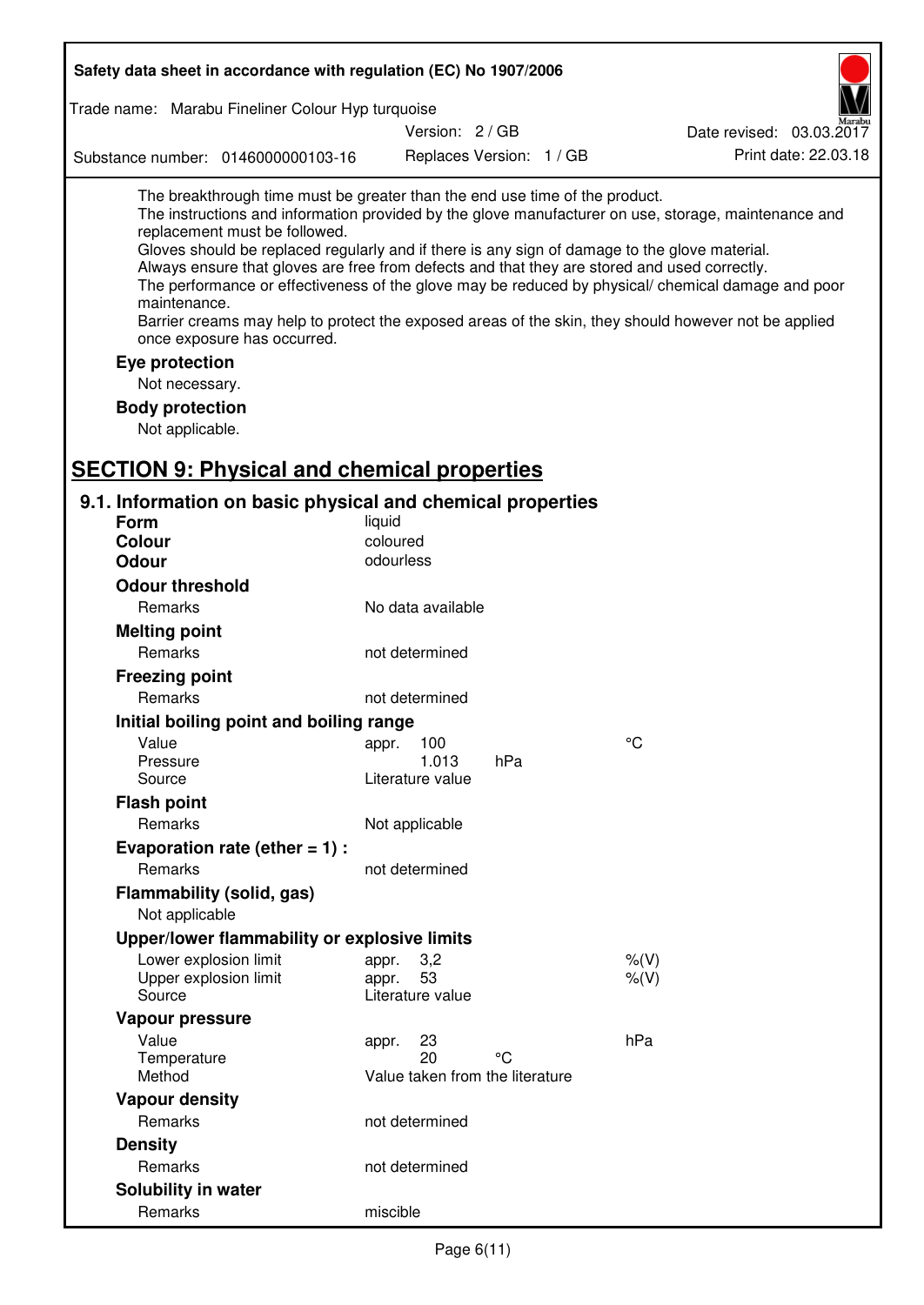| Safety data sheet in accordance with regulation (EC) No 1907/2006                    |                  |                                                                   |                          |
|--------------------------------------------------------------------------------------|------------------|-------------------------------------------------------------------|--------------------------|
| Trade name: Marabu Fineliner Colour Hyp turquoise                                    | Version: 2/GB    |                                                                   | Date revised: 03.03.2017 |
| Substance number: 0146000000103-16                                                   |                  | Replaces Version: 1 / GB                                          | Print date: 22.03.18     |
| Ignition temperature                                                                 |                  |                                                                   |                          |
| Value                                                                                | 410<br>appr.     | °C                                                                |                          |
| Source                                                                               | Literature value |                                                                   |                          |
| <b>Viscosity</b>                                                                     |                  |                                                                   |                          |
| Remarks<br>Remarks                                                                   | not determined   |                                                                   |                          |
|                                                                                      |                  |                                                                   |                          |
| 9.2. Other information<br><b>Other information</b><br>None known                     |                  |                                                                   |                          |
| <b>SECTION 10: Stability and reactivity</b>                                          |                  |                                                                   |                          |
| 10.1. Reactivity<br>None                                                             |                  |                                                                   |                          |
| 10.2. Chemical stability<br>No hazardous reactions known.                            |                  |                                                                   |                          |
| 10.3. Possibility of hazardous reactions<br>No hazardous reactions known.            |                  |                                                                   |                          |
| 10.4. Conditions to avoid<br>No hazardous reactions known.                           |                  |                                                                   |                          |
| 10.5. Incompatible materials<br>None                                                 |                  |                                                                   |                          |
| 10.6. Hazardous decomposition products<br>No hazardous decomposition products known. |                  |                                                                   |                          |
| <b>SECTION 11: Toxicological information</b>                                         |                  |                                                                   |                          |
| 11.1. Information on toxicological effects                                           |                  |                                                                   |                          |
| <b>Acute oral toxicity</b>                                                           |                  |                                                                   |                          |
| Remarks                                                                              |                  | Based on available data, the classification criteria are not met. |                          |
| <b>Acute dermal toxicity</b>                                                         |                  |                                                                   |                          |
| Remarks                                                                              |                  | Based on available data, the classification criteria are not met. |                          |
| <b>Acute inhalational toxicity</b>                                                   |                  |                                                                   |                          |
| Remarks                                                                              |                  | Based on available data, the classification criteria are not met. |                          |
| <b>Skin corrosion/irritation</b>                                                     |                  |                                                                   |                          |
| Remarks                                                                              |                  | Based on available data, the classification criteria are not met. |                          |
| Serious eye damage/irritation                                                        |                  |                                                                   |                          |
| Remarks                                                                              |                  | Based on available data, the classification criteria are not met. |                          |
| <b>Sensitization</b>                                                                 |                  |                                                                   |                          |
| Remarks                                                                              |                  | Based on available data, the classification criteria are not met. |                          |
| <b>Mutagenicity</b>                                                                  |                  |                                                                   |                          |
| Remarks                                                                              |                  | Based on available data, the classification criteria are not met. |                          |
| <b>Reproductive toxicity</b>                                                         |                  |                                                                   |                          |
| Remarks                                                                              |                  | Based on available data, the classification criteria are not met. |                          |
| Carcinogenicity                                                                      |                  |                                                                   |                          |
| Remarks                                                                              |                  | Based on available data, the classification criteria are not met. |                          |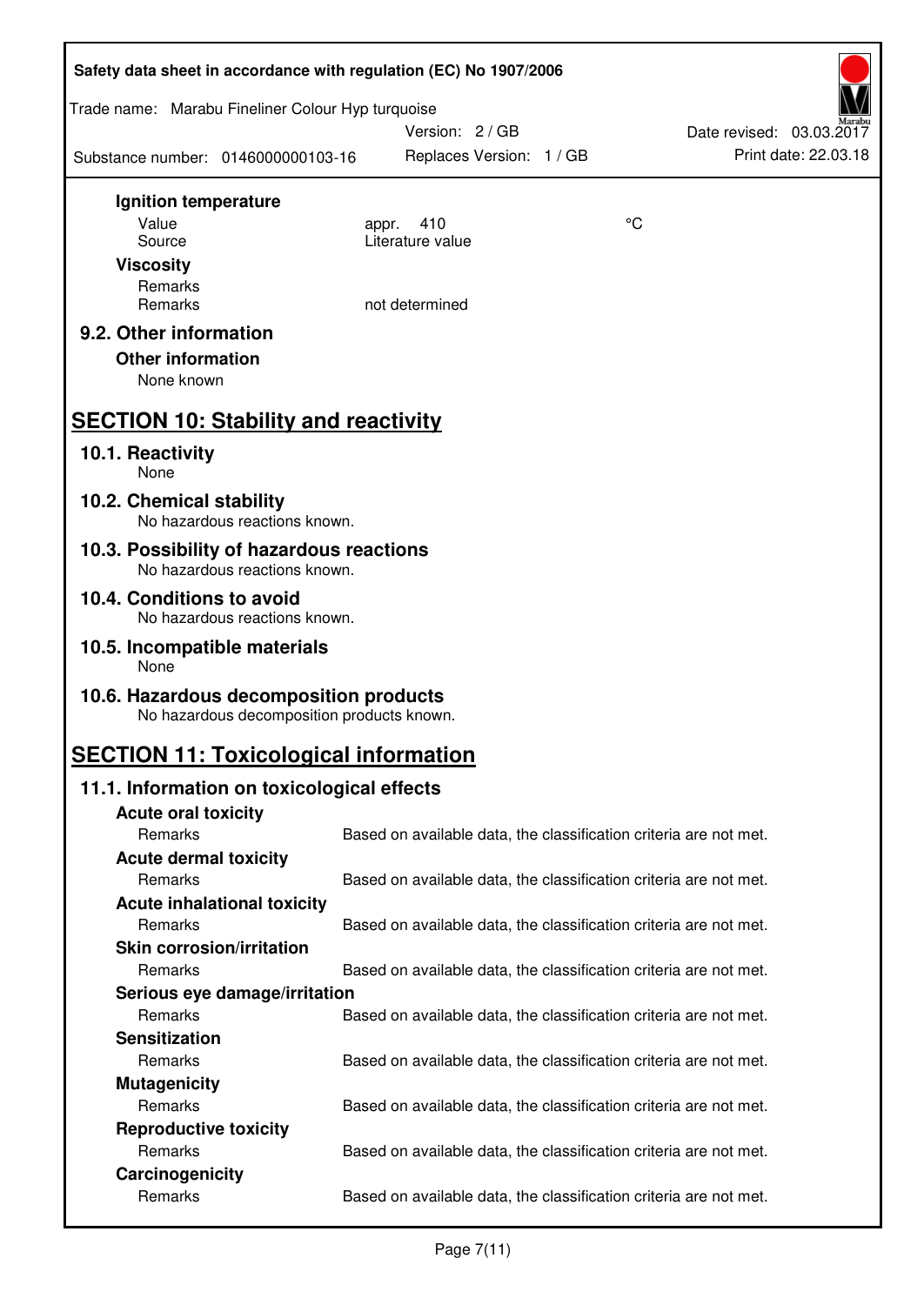#### **Safety data sheet in accordance with regulation (EC) No 1907/2006**

#### Trade name: Marabu Fineliner Colour Hyp turquoise

Version: 2 / GB

Substance number: 0146000000103-16

Replaces Version: 1 / GB Print date: 22.03.18 Date revised: 03.03.2017

# **Specific Target Organ Toxicity (STOT)**

**Single exposure** 

Based on available data, the classification criteria are not met.

**Repeated exposure** 

Remarks Based on available data, the classification criteria are not met.

#### **Aspiration hazard**

Based on available data, the classification criteria are not met.

#### **Experience in practice**

Provided all the recommended protective and safety precautions are taken, experience shows that no risk to health can be expected.

#### **Other information**

There are no data available on the mixture itself. The mixture has been assessed following the additivity method of the GHS/CLP Regulation (EC) No 1272/2008.

# **SECTION 12: Ecological information**

# **12.1. Toxicity**

#### **General information**

There are no data available on the mixture itself.Do not allow to enter drains or water courses.The mixture has been assessed following the summation method of the CLP Regulation (EC) No 1272/2008 and is not classified as dangerous for the environment.

# **12.2. Persistence and degradability**

#### **General information**

There are no data available on the mixture itself.

#### **12.3. Bioaccumulative potential**

#### **General information**

There are no data available on the mixture itself.

#### **12.4. Mobility in soil**

#### **General information**

There are no data available on the mixture itself.

**12.5. Results of PBT and vPvB assessment** 

#### **General information**

There are no data available on the mixture itself.

#### **12.6. Other adverse effects**

#### **General information**

There are no data available on the mixture itself.

# **SECTION 13: Disposal considerations**

# **13.1. Waste treatment methods**

#### **Disposal recommendations for the product**

The product can be placed with other household refuse. Small residues in containers can be washed-out with water and put into the drainage system.

#### **Disposal recommendations for packaging**

Packaging that cannot be cleaned should be disposed off as product waste. Completely emptied packagings can be given for recycling.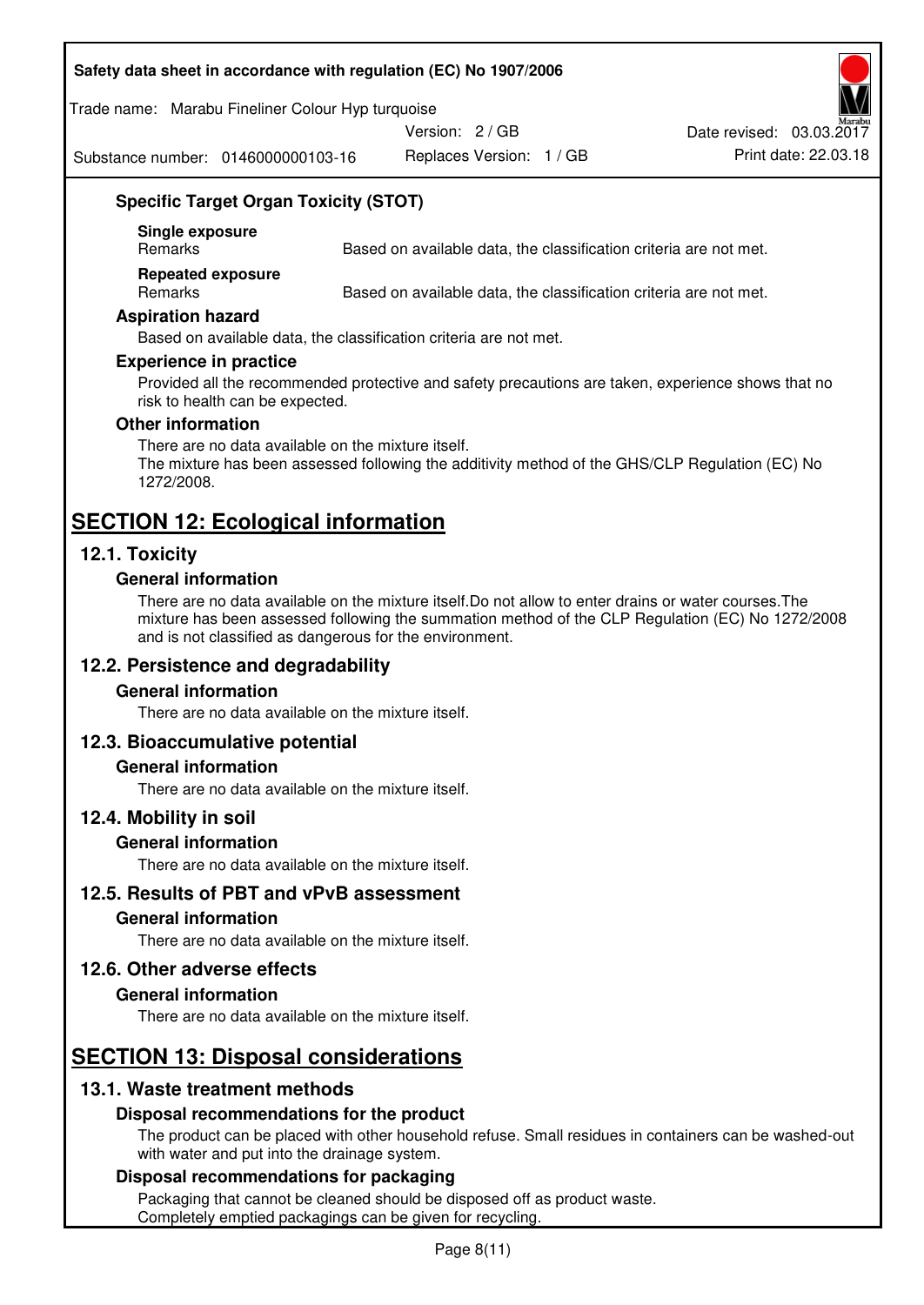| Safety data sheet in accordance with regulation (EC) No 1907/2006                         |                                                                                                       |                          |
|-------------------------------------------------------------------------------------------|-------------------------------------------------------------------------------------------------------|--------------------------|
| Trade name: Marabu Fineliner Colour Hyp turquoise                                         |                                                                                                       |                          |
|                                                                                           | Version: 2/GB                                                                                         | Date revised: 03.03.2017 |
| Substance number: 0146000000103-16                                                        | Replaces Version: 1 / GB                                                                              | Print date: 22.03.18     |
|                                                                                           |                                                                                                       |                          |
| <b>SECTION 14: Transport information</b>                                                  |                                                                                                       |                          |
| <b>Land transport ADR/RID</b><br>Non-dangerous goods                                      |                                                                                                       |                          |
| 14.1. UN number<br>$UN -$                                                                 |                                                                                                       |                          |
| 14.2. UN proper shipping name                                                             |                                                                                                       |                          |
| 14.3. Transport hazard class(es)                                                          |                                                                                                       |                          |
| Class                                                                                     |                                                                                                       |                          |
| Label                                                                                     |                                                                                                       |                          |
| 14.4. Packing group                                                                       |                                                                                                       |                          |
| Packing group                                                                             |                                                                                                       |                          |
| Transport category<br>0<br>14.5. Environmental hazards                                    |                                                                                                       |                          |
|                                                                                           |                                                                                                       |                          |
| <b>Marine transport IMDG/GGVSee</b>                                                       |                                                                                                       |                          |
| 14.1. UN number                                                                           | The product does not constitute a hazardous substance in sea transport.                               |                          |
| $UN -$<br>14.2. UN proper shipping name                                                   |                                                                                                       |                          |
| 14.3. Transport hazard class(es)<br>Class                                                 |                                                                                                       |                          |
| Subsidiary risk                                                                           |                                                                                                       |                          |
| 14.4. Packing group                                                                       |                                                                                                       |                          |
| Packing group                                                                             |                                                                                                       |                          |
| 14.5. Environmental hazards<br>no                                                         |                                                                                                       |                          |
| Air transport ICAO/IATA                                                                   |                                                                                                       |                          |
|                                                                                           | The product does not constitute a hazardous substance in air transport.                               |                          |
| 14.1. UN number<br>$UN -$                                                                 |                                                                                                       |                          |
| 14.2. UN proper shipping name                                                             |                                                                                                       |                          |
| 14.3. Transport hazard class(es)<br>Class                                                 |                                                                                                       |                          |
| Subsidiary risk                                                                           |                                                                                                       |                          |
| 14.4. Packing group                                                                       |                                                                                                       |                          |
| Packing group                                                                             |                                                                                                       |                          |
| 14.5. Environmental hazards                                                               |                                                                                                       |                          |
| Information for all modes of transport                                                    |                                                                                                       |                          |
| 14.6. Special precautions for user<br>Transport within the user's premises:               |                                                                                                       |                          |
| Always transport in closed containers that are upright and secure.                        | Ensure that persons transporting the product know what to do in the event of an accident or spillage. |                          |
| <b>Other information</b>                                                                  |                                                                                                       |                          |
| 14.7. Transport in bulk according to Annex II of Marpol and the IBC Code                  |                                                                                                       |                          |
| no                                                                                        |                                                                                                       |                          |
| <b>SECTION 15: Regulatory information ***</b>                                             |                                                                                                       |                          |
| 15.1. Safety, health and environmental regulations/legislation specific for the substance |                                                                                                       |                          |

ī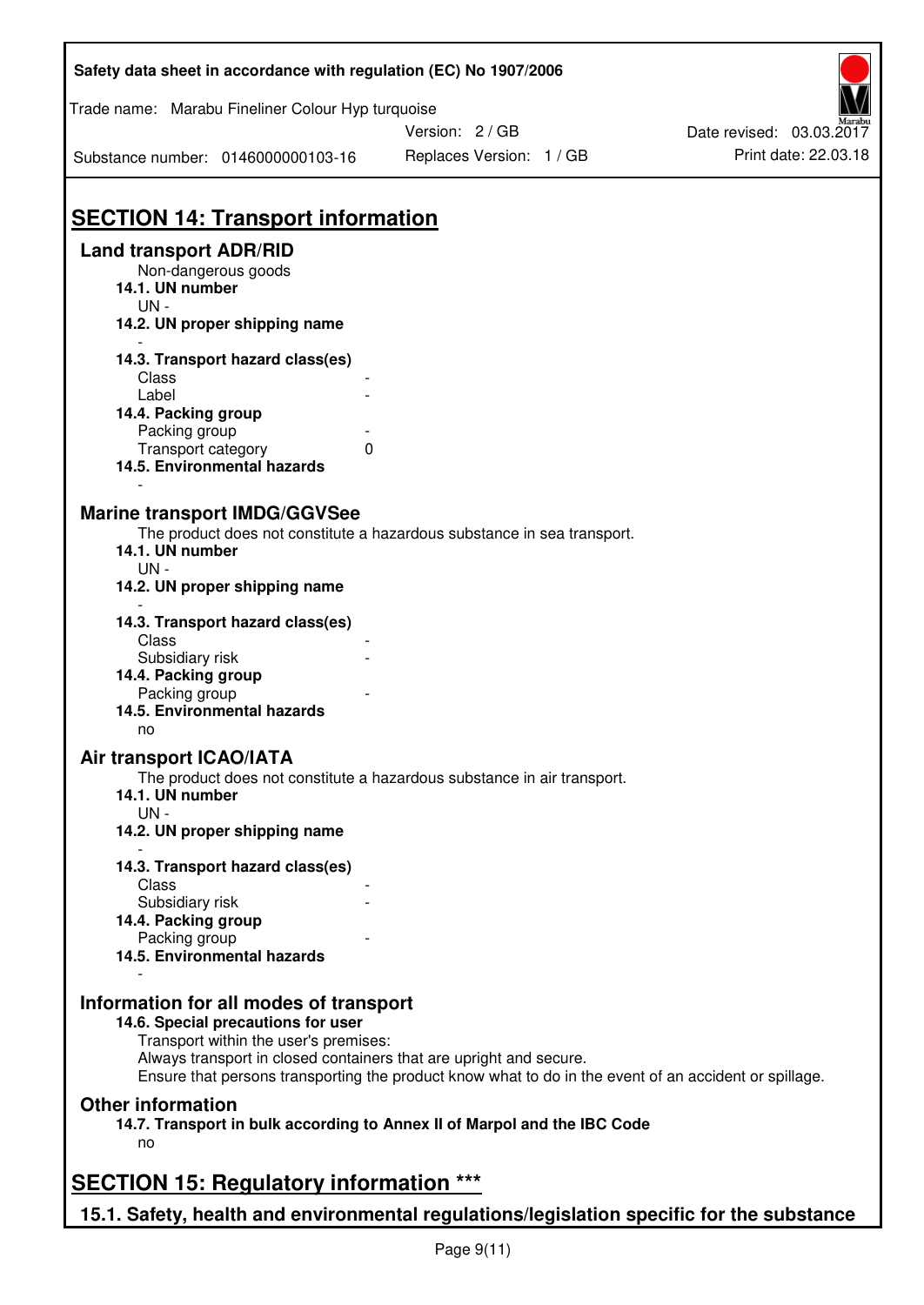| Trade name: Marabu Fineliner Colour Hyp turquoise                                                                                                                                                                                                                                                                                                                                                                                                                 |                                      |                          |                                                       |                                                                                                              |
|-------------------------------------------------------------------------------------------------------------------------------------------------------------------------------------------------------------------------------------------------------------------------------------------------------------------------------------------------------------------------------------------------------------------------------------------------------------------|--------------------------------------|--------------------------|-------------------------------------------------------|--------------------------------------------------------------------------------------------------------------|
|                                                                                                                                                                                                                                                                                                                                                                                                                                                                   | Version: 2/GB                        |                          |                                                       | Date revised: 03.03.2017                                                                                     |
| Substance number: 0146000000103-16                                                                                                                                                                                                                                                                                                                                                                                                                                |                                      | Replaces Version: 1 / GB |                                                       | Print date: 22.03.18                                                                                         |
| or mixture                                                                                                                                                                                                                                                                                                                                                                                                                                                        |                                      |                          |                                                       |                                                                                                              |
| <b>VOC ***</b>                                                                                                                                                                                                                                                                                                                                                                                                                                                    |                                      |                          |                                                       |                                                                                                              |
| VOC (EU)                                                                                                                                                                                                                                                                                                                                                                                                                                                          | $\mathbf 0$                          | $\frac{1}{6}$            |                                                       |                                                                                                              |
| <b>Other information</b>                                                                                                                                                                                                                                                                                                                                                                                                                                          |                                      |                          |                                                       |                                                                                                              |
| All components are contained in the TSCA inventory or exempted.<br>All components are contained in the AICS inventory.<br>All components are contained in the PICCS inventory.<br>All components are contained in the DSL inventory.<br>All components are contained in the IECSC inventory.<br>All components are contained in the NZIOC inventory.<br>All components are contained in the ENCS inventory.<br>All components are contained in the ECL inventory. |                                      |                          |                                                       |                                                                                                              |
| 15.2. Chemical safety assessment<br>For this preparation a chemical safety assessment has not been carried out.                                                                                                                                                                                                                                                                                                                                                   |                                      |                          |                                                       |                                                                                                              |
| <b>SECTION 16: Other information</b>                                                                                                                                                                                                                                                                                                                                                                                                                              |                                      |                          |                                                       |                                                                                                              |
| Hazard statements listed in Chapter 3                                                                                                                                                                                                                                                                                                                                                                                                                             |                                      |                          |                                                       |                                                                                                              |
| H301                                                                                                                                                                                                                                                                                                                                                                                                                                                              | Toxic if swallowed.                  |                          |                                                       |                                                                                                              |
| H302                                                                                                                                                                                                                                                                                                                                                                                                                                                              | Harmful if swallowed.                |                          |                                                       |                                                                                                              |
| H311                                                                                                                                                                                                                                                                                                                                                                                                                                                              | Toxic in contact with skin.          |                          |                                                       |                                                                                                              |
| H312                                                                                                                                                                                                                                                                                                                                                                                                                                                              | Harmful in contact with skin.        |                          |                                                       |                                                                                                              |
| H314                                                                                                                                                                                                                                                                                                                                                                                                                                                              |                                      |                          | Causes severe skin burns and eye damage.              |                                                                                                              |
| H315                                                                                                                                                                                                                                                                                                                                                                                                                                                              | Causes skin irritation.              |                          |                                                       |                                                                                                              |
| H317                                                                                                                                                                                                                                                                                                                                                                                                                                                              | May cause an allergic skin reaction. |                          |                                                       |                                                                                                              |
| H318                                                                                                                                                                                                                                                                                                                                                                                                                                                              | Causes serious eye damage.           |                          |                                                       |                                                                                                              |
| H331                                                                                                                                                                                                                                                                                                                                                                                                                                                              | Toxic if inhaled.                    |                          |                                                       |                                                                                                              |
| H335                                                                                                                                                                                                                                                                                                                                                                                                                                                              | May cause respiratory irritation.    |                          |                                                       |                                                                                                              |
| H373                                                                                                                                                                                                                                                                                                                                                                                                                                                              |                                      |                          |                                                       | May cause damage to organs through prolonged or repeated exposure:                                           |
| H400                                                                                                                                                                                                                                                                                                                                                                                                                                                              | Very toxic to aquatic life.          |                          |                                                       |                                                                                                              |
| H410                                                                                                                                                                                                                                                                                                                                                                                                                                                              |                                      |                          | Very toxic to aquatic life with long lasting effects. |                                                                                                              |
| <b>CLP categories listed in Chapter 3</b>                                                                                                                                                                                                                                                                                                                                                                                                                         |                                      |                          |                                                       |                                                                                                              |
| Acute Tox. 3                                                                                                                                                                                                                                                                                                                                                                                                                                                      | Acute toxicity, Category 3           |                          |                                                       |                                                                                                              |
| Acute Tox. 4                                                                                                                                                                                                                                                                                                                                                                                                                                                      | Acute toxicity, Category 4           |                          |                                                       |                                                                                                              |
| Aquatic Acute 1                                                                                                                                                                                                                                                                                                                                                                                                                                                   |                                      |                          |                                                       | Hazardous to the aquatic environment, acute, Category 1                                                      |
| Aquatic Chronic 1                                                                                                                                                                                                                                                                                                                                                                                                                                                 |                                      |                          |                                                       | Hazardous to the aquatic environment, chronic, Category 1                                                    |
| Eye Dam. 1                                                                                                                                                                                                                                                                                                                                                                                                                                                        | Serious eye damage, Category 1       |                          |                                                       |                                                                                                              |
| Skin Corr. 1B                                                                                                                                                                                                                                                                                                                                                                                                                                                     | Skin corrosion, Category 1B          |                          |                                                       |                                                                                                              |
| Skin Irrit. 2                                                                                                                                                                                                                                                                                                                                                                                                                                                     | Skin irritation, Category 2          |                          |                                                       |                                                                                                              |
| Skin Sens. 1                                                                                                                                                                                                                                                                                                                                                                                                                                                      | Skin sensitization, Category 1       |                          |                                                       |                                                                                                              |
| STOT RE 2                                                                                                                                                                                                                                                                                                                                                                                                                                                         |                                      |                          |                                                       | Specific target organ toxicity - repeated exposure, Category 2                                               |
| STOT SE 3                                                                                                                                                                                                                                                                                                                                                                                                                                                         |                                      |                          |                                                       | Specific target organ toxicity - single exposure, Category 3                                                 |
| <b>Supplemental information</b>                                                                                                                                                                                                                                                                                                                                                                                                                                   |                                      |                          |                                                       |                                                                                                              |
|                                                                                                                                                                                                                                                                                                                                                                                                                                                                   |                                      |                          |                                                       | Relevant changes compared with the previous version of the safety data sheet are marked with: ***            |
| This information is based on our present state of knowledge. However, it should not constitute a                                                                                                                                                                                                                                                                                                                                                                  |                                      |                          |                                                       |                                                                                                              |
| guarantee for any specific product properties and shall not establish a legally valid relationship.                                                                                                                                                                                                                                                                                                                                                               |                                      |                          |                                                       | The information in this Safety Data Sheet is based on the present state of knowledge and current             |
| legislation.                                                                                                                                                                                                                                                                                                                                                                                                                                                      |                                      |                          |                                                       |                                                                                                              |
|                                                                                                                                                                                                                                                                                                                                                                                                                                                                   |                                      |                          |                                                       | It provides guidance on health, safety and environmental aspects of the product and should not be            |
| construed as any guarantee of technical performance or suitability for particular applications.                                                                                                                                                                                                                                                                                                                                                                   |                                      |                          |                                                       |                                                                                                              |
|                                                                                                                                                                                                                                                                                                                                                                                                                                                                   |                                      |                          |                                                       | The product should not be used for purposes other than those shown in Section 1 without first referring      |
| to the supplier and obtaining written handling instructions.                                                                                                                                                                                                                                                                                                                                                                                                      |                                      |                          |                                                       |                                                                                                              |
|                                                                                                                                                                                                                                                                                                                                                                                                                                                                   |                                      |                          |                                                       | As the specific conditions of use of the product are outside the supplier's control, the user is responsible |
| for ensuring that the requirements of relevant legislation are complied with.                                                                                                                                                                                                                                                                                                                                                                                     |                                      |                          |                                                       |                                                                                                              |